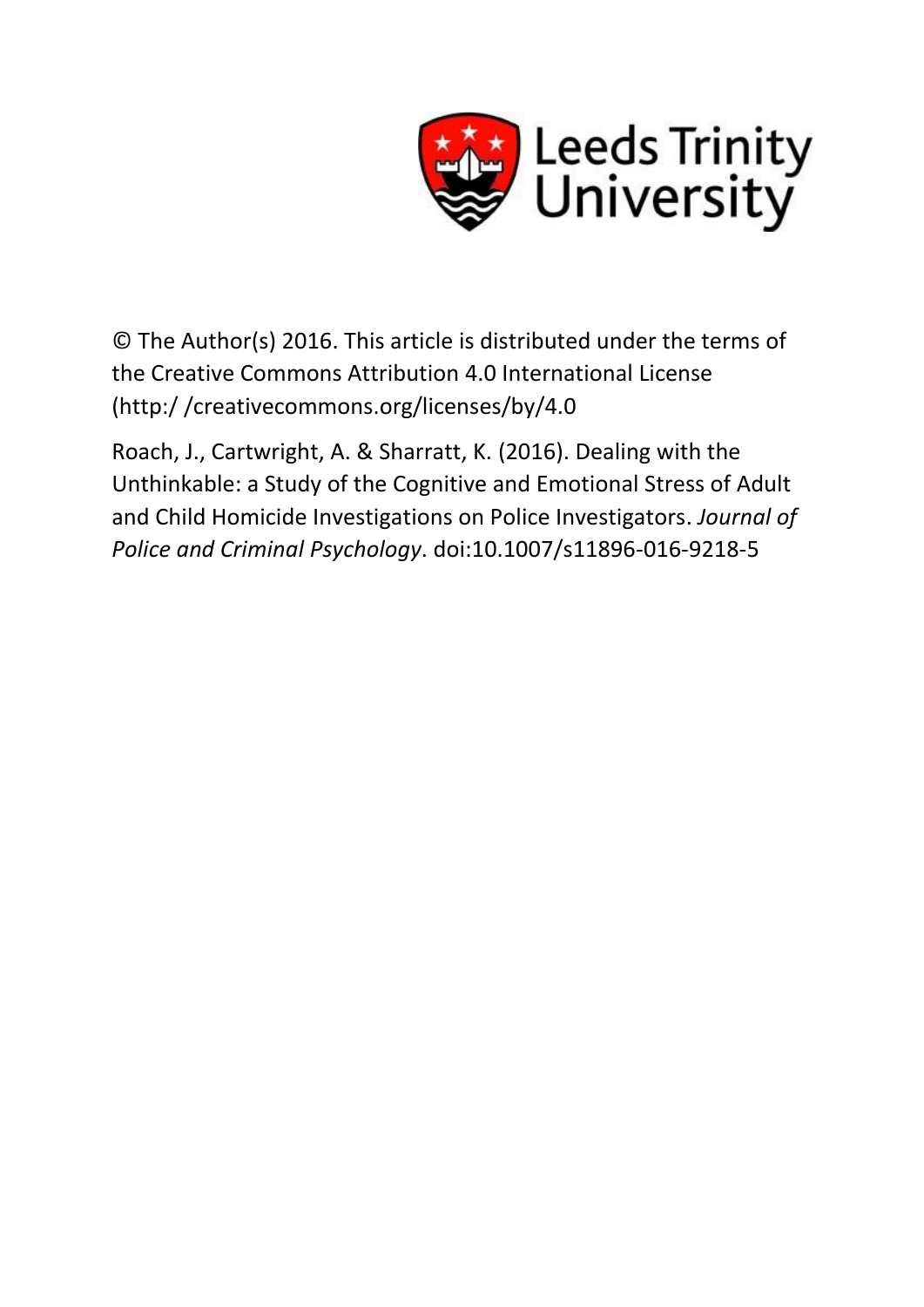

# Dealing with the Unthinkable: a Study of the Cognitive and Emotional Stress of Adult and Child Homicide Investigations on Police Investigators

Jason Roach<sup>1</sup>  $\bullet$  Ashley Cartwright<sup>2</sup>  $\cdot$  Kathryn Sharratt<sup>1</sup>

 $\odot$  The Author(s) 2016. This article is published with open access at Springerlink.com

Abstract Although the death of a child is without doubt one of the most distressing events imaginable, when it occurs in suspicious circumstances, such as at the hand of a parent or close family member, its effects are often more acute and incomprehensible. This paper presents an exploratory study comparing the cognitive and emotional stressors experienced by police when investigating child and adult homicides. The results of an online survey questionnaire with 99 experienced UK police investigators are presented, with key differences found in the cognitive and emotional stress experienced depending on whether the victim is a child or an adult, key differences and similarities identified in the ways investigators deal and cope with adult and child homicide cases, with a tentative discussion of the implications for the well-being and training of police investigators provided.

Keywords Police stress . Homicide investigation . Coping strategies . Cognitive and emotional effects

#### Introduction

A popular fictional characterisation of detectives is one which portrays them as possessing a gift for solving the most mysterious of murders but at the expense of being otherwise totally flawed human beings unable to connect with others on an

 $\boxtimes$  Jason Roach j.roach@hud.ac.uk

<sup>2</sup> Leeds Trinity University, Leeds, UK

emotional level. The portrayal of detectives in this way leads one to conclude that this is either because the work they do is so emotionally charged and gruesome that they cannot cope with emotional connections to others or that the job itself attracts a certain kind of person or personality, impervious to the emotional and cognitive stressors and pressures generated by a murder enquiry. Either way, it probably accounts for why we tend to consider them a different breed to the rest of us and hence our fascination with them.

In reality, evidence suggests the contrary to be true. Police officers do not seem impervious to the stresses, strains and pressures associated with their job, particularly those who investigate violent crimes such as homicide (Anshel [2000;](#page-12-0) Kohan and O'Connor [2002;](#page-12-0) Violanti [2005\)](#page-12-0). Few would argue that police officers are not exposed to many acute and chronic life stressors than those in other professions and are more at risk developing symptoms of poor mental health including anxiety, depression and post-traumatic stress disorder (PTSD) as a consequence. As a final nod to the common misrepresentation of detectives in crime fiction alluded to earlier, Huey and Broll [\(2015\)](#page-12-0) found in a recent study with police investigators that although the public may find police work glamorous and exciting, criminal investigators do not.

The present paper details the findings of a small exploratory study that focuses not just on common cognitive stressors (e.g. intrusive thoughts, preoccupation with a case and the influence of bias) and the effects of emotional stressors (e.g. disrupted sleep patterns, low mood and intense emotional pressure to resolve a case for the family of a victim) commonly generated by homicide investigations, but, for a first time, whether identifiable differences exist in the form and intensity of these effects depending on whether the homicide being investigated has a child (or children) as opposed to an adult (or adults) victim. Additionally, common ways that investigators deal or cope with homicide investigations are identified

<sup>1</sup> Applied Criminology Centre, University of Huddersfield, Queensgate, Huddersfield HD1 3DH, UK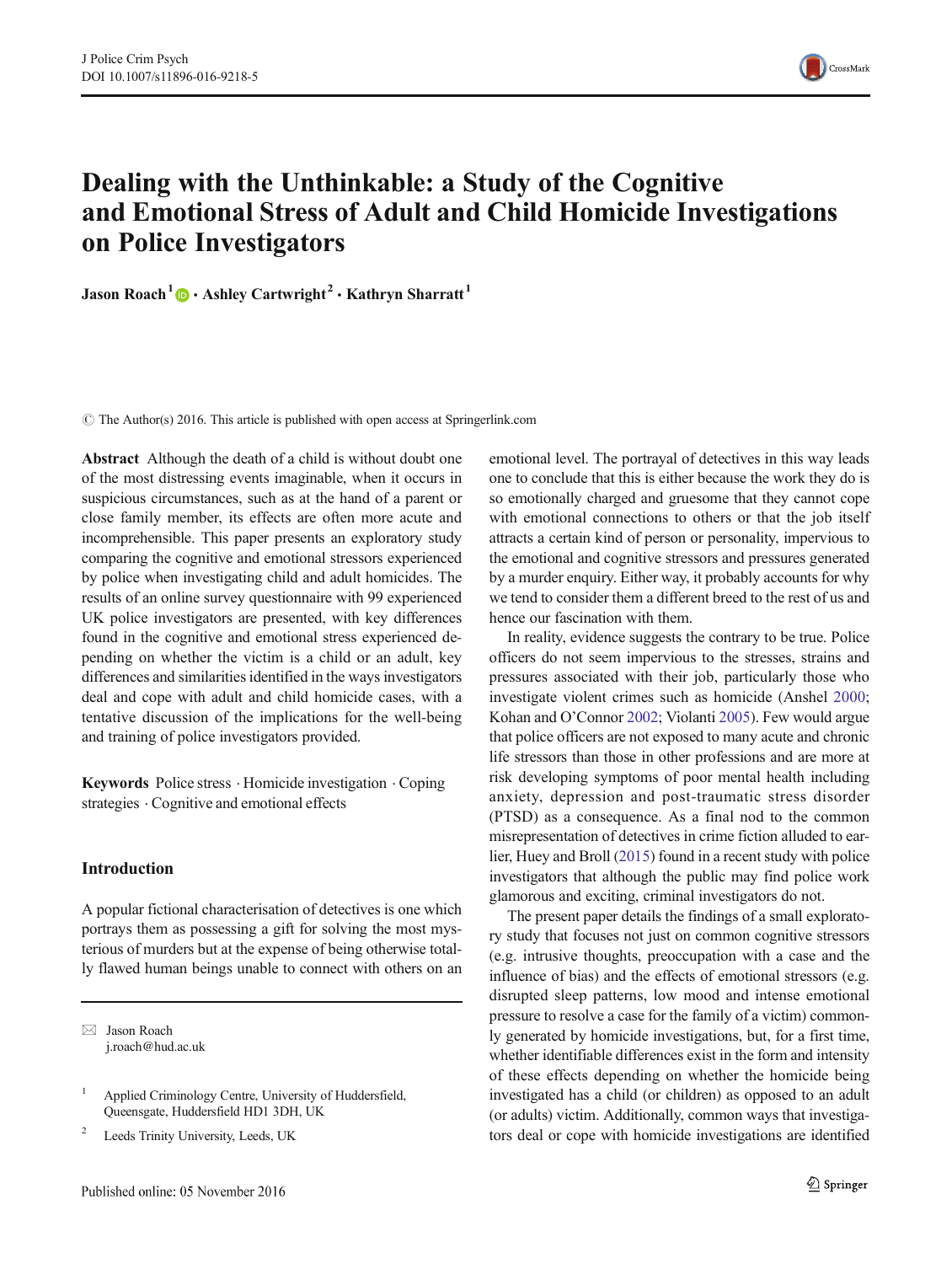with again comparison made between adult and child homicide investigations. We begin with a brief discussion of the research literature pertaining to 'police stress'.

#### Policing: a Stressful Occupation

Lazarus and Folkman define stress as

'a particular relationship between the person and the environment that is appraised by the person as taxing or exceeding his or her resources and endangering his or her well-being' (1984, p.19).

A number of studies have shown a higher prevalence of stress-related problems among police officers than with members of the general public, including heart disease, cancer, alcohol dependency, drug abuse and divorce (e.g. Anshel [2000;](#page-12-0) Kohan and O'Connor [2002](#page-12-0); and Violanti [2005\)](#page-12-0). Four classifications of different stressors have been identified as significant causes of stress for police officers: (1) those extrinsic to the organisation, (2) occupational (i.e. task/job related), (3) personal and (4) organisational (e.g. Hart et al. [1993](#page-12-0); Finn and Tomz [1996;](#page-12-0) Abdollahi [2002](#page-12-0); Oliver and Meir [2004](#page-12-0)). Although a detailed discussion of each is beyond the remit of the present paper (but are explored in a sister paper currently in production), it suffices to say that all, to different degrees, are likely to be experienced by police homicide investigators. Salo and Allwood suggest that although officers on patrol duty have stressful events imposed on them from the outside and in real time (e.g. breaking up a pub fight), stress experienced by criminal investigators 'may still be very real', for example, when meeting the families of murder victims ([2011,](#page-12-0) p98). In an unpublished study, Holmberg, Christianson and Karlsson ([2004](#page-12-0) cited by Salo and Allwood [2011](#page-12-0)) asked 400 Swedish police officers to report the most psychologically stressful event of their careers (to date) and found no statistically significant difference in the psychological stress reported when these events were divided into the categories 'experienced on patrol' and 'experienced on investigative duty'. It is not clear, however, how many of the 'investigative events' included the suspicious death of a child, but it is unlikely statistically that many of the investigator respondents had experienced investigating such an event. Conversely, it is not clear how many of the experienced on patrol events reported involved the death of a child, for example in road traffic accident or indeed whether the patrol officers were first to the scene of a suspicious child death. Without such clarity, any conclusions drawn from this study must be tentative.

Lazarus [\(1966\)](#page-12-0) pinpoints three opportunities for the recognition and cognitive processing of stress perceptions: primary appraisal, secondary appraisal and reappraisal. Primary appraisal refers to the perceptual and cognitive processes by

which an individual recognises a stressor as stressful. Secondary appraisal involves the selection of a response to a stressor, with reappraisal being assessing the stressfulness of a situation anew. Although some of the cognitive and emotional stressors likely to be experienced by criminal investigators (including homicide) will be similar to other policing colleagues (albeit perhaps to different degrees), it's equally likely that they will experience different stressors generated by the investigation of homicide. We now turn briefly to the literature on investigative decision-making before moving to how cognitive and emotional stressors generated by homicide investigations are identified and how they might be minimised and dealt with by investigators. Put simply, how do homicide investigators cope in such emotive and stressful investigative contexts?

#### Homicide, Investigative Decision-Making and Stress

If police investigators are not robots, then the investigation of homicide is likely to induce stresses that can adversely affect their decision-making. Investigative decision-making research to date has tended to focus on different types of cognitive bias which can impede, or even derail, a criminal investigation (e.g. Stelfox and Pease [2005;](#page-12-0) Ask and Granhag [2007;](#page-12-0) Rossmo [2009;](#page-12-0) Roach and Pease [2009\)](#page-12-0). The timing and mode of critical decision-making has also been researched with, for example, investigator 'intuition' (Wright [2013\)](#page-12-0) and identification of common 'tipping points' in a decision to charge a suspect in homicide investigations (Fahsing and Ask [2013\)](#page-12-0). If, how, and when investigative decision-making is affected by the cognitive and emotional stressors associated with investigating adult or child homicides and how this might trigger (or interact with) cognitive and emotional bias remains unknown and is a focus of the present paper.

With regard to improving investigator decision-making and making it more consistent (well at least less idiosyncratic) in England and Wales, procedural guidance has been available to police investigators for more than a decade, exemplified by the Murder Investigation Manual ([2006](#page-12-0)). This is mainly due to the recognition that criminal investigation, particularly homicide, necessitates both additional knowledge and an additional skill set (e.g. Smith and Flanagan [2000;](#page-12-0) Nicol et al. [2004](#page-12-0)). To improve police investigative competency investigative guidance, such as the Practice Advice for Core Investigative Doctrine [\(2005a\)](#page-12-0), the Murder Investigation Manual ( [2006](#page-12-0)) and Guidance on the Major Incident Room Standard Administrative Procedures ( [2005b](#page-12-0)) provide procedural and practice guidance for criminal investigators to follow and a baseline with which reviewing officers can measure individual investigative performance.

The utility of these guides for police investigators is not disputed here. After all, by providing investigators with an established set of processes and procedures to follow,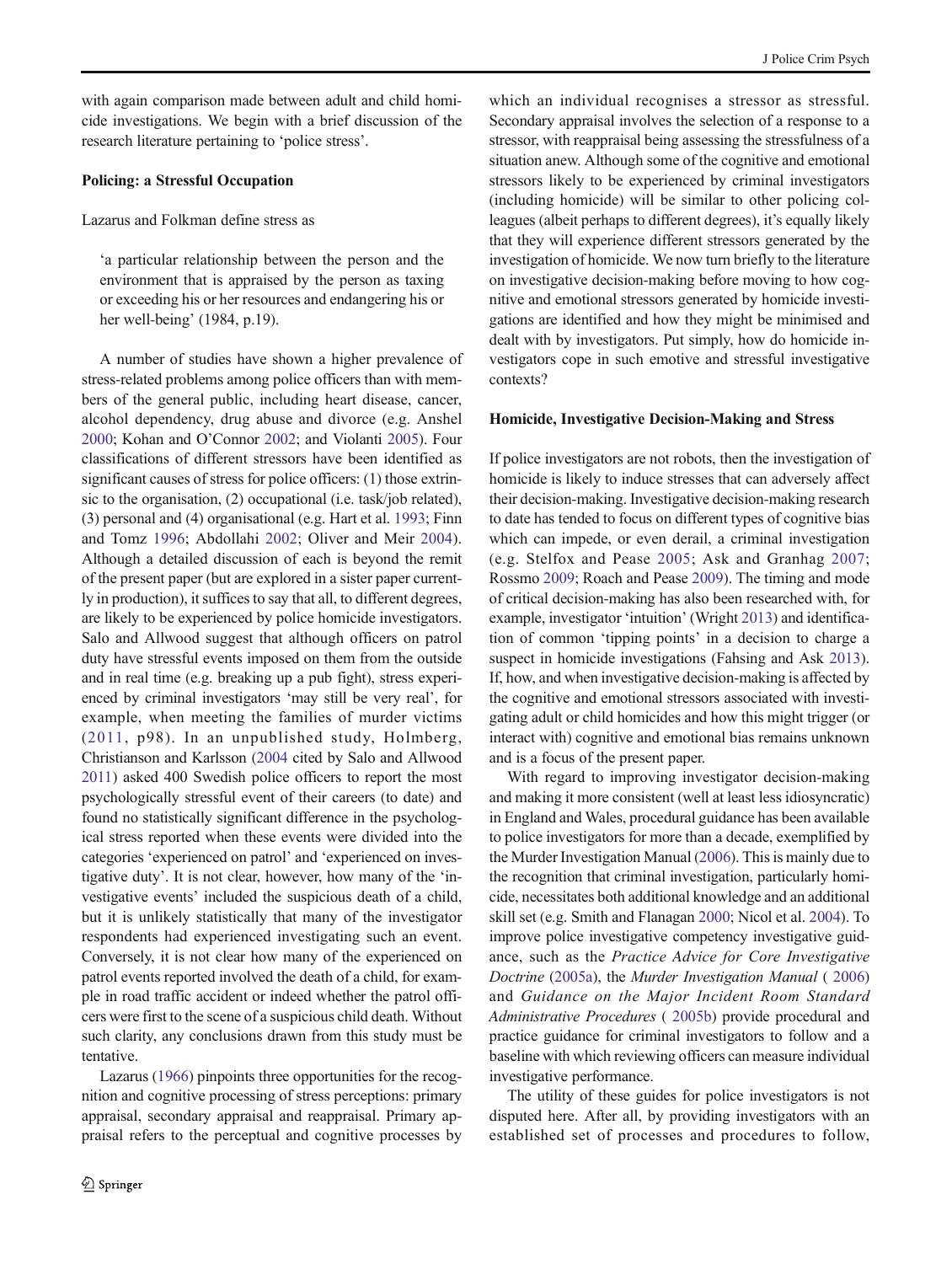procedural stress experienced by investigators is likely to be reduced. To our knowledge, however, none of these provide guidance and help on how investigators can identify and deal with the stressors likely to be generated by the violent crimes they investigate. To pick on the Murder Investigation Manual, although it briefly mentions how cognitive bias can affect a murder investigation, it does not extend to giving advice on identifying and dealing with the potential cognitive and emotional stressors associated with investigating such crimes. This is surprising perhaps when such stressors have been shown to be common contributors to erroneous decision-making and consequently investigative failure (Rossmo [2009](#page-12-0)).

#### Investigating Suspicious Child Death

Children are not meant to die and the police investigation into the sudden death of a child must be influenced by this basic fact (Investigating Suspicious Child Death, Association of Chief Police Officers, 2014, p.4).

This quote taken directly from the guidance available to police investigators of suspicious child death (including murder) hints that there is a discernible difference between how officers will experience (and be affected by) child homicide investigations when compared with adult homicides. This is not surprising if one considers the unlawful killing of another human being (by means of murder and manslaughter) to be the most serious of crimes; then when the victim is a child, most of us will view it to be all the more heinous (Adler and Polk [2008](#page-12-0); Roach and Bryant [2015](#page-12-0)). Additionally, the investigation of the death of a child often carries an even greater weight of investigative sensitivity due to the family's and public's disgust and outrage and high expectation that justice will and must be served. Thankfully, there is some cause for optimism. John Fox (a former UK homicide detective) states that the police response to suspicious child death has come a long way since the 1990s, when

..even if experienced detectives attended (a  $SUDI<sup>1</sup>$ ), their basic training in crime scene investigation would sometimes cause them to over-react, thereby causing great distress to bereaved parents, most of whom were innocent of any wrong doing (2007, p.132).

In the UK, the tragic death of school-girl Victoria Climbie, tortured and killed by her guardians in 2000, acted as a catalyst

for change, leading first to a public enquiry and to the numerous changes in child protection policies in the UK, including how police investigators should conduct investigations into suspicious child deaths. When, however, we recently reviewed numerous multi-agency protocols and their various iterations (e.g. Working Together to Safeguard Children [2006;](#page-12-0) 2010; 2013; 2015<sup>2</sup>), the specific guidance developed for police investigators (e.g. A Guide to Investigating Child Deaths, ACPO [2014\)](#page-12-0) and the content of courses developed for criminal investigators and other related professionals (e.g. Investigating Child Death) which amounted to thousands of pages in total, we found no mention of how investigators might deal or cope with such emotional, stressful and distressing cases. Quite rightly, much time and space is dedicated to how those close to the victim should be treated in the investigation of a child death (e.g. A Guide to Investigating Child Death [2014](#page-12-0)) and handbooks (e.g. Marshall [2012;](#page-12-0) Sidebotham and Fleming [2007\)](#page-12-0). Similarly, we found research which focused on what bereaved parents want from professionals (including police) after the sudden death of their child (e.g. Garstang et al. [20143](#page-12-0) ; Garstang et al. [2015](#page-12-0)). But to restate the point, we did not find anything that mentioned the cognitive and emotional stressors likely to be experienced by police investigators of child homicide (and suspicious child death). In sum, little or nothing is presented about how they might deal with or cope in such investigations.

#### Police Officer Coping Strategies

So, how do police officers cope with the stresses and strains of their job and, more importantly, how do homicide investigators?

Obviously, the inherent nature of police work precludes the immediate discharge of emotions. It is certainly not appropriate behaviour for a police officer who has been given the responsibility of maintaining stability in others to ventilate in public (Waters and Ussery [2007,](#page-12-0) p172)

Our apologies if we have given the impression that police investigators only deal or cope with the stressors and effects of homicide investigations in negative ways, such as an increased intake of alcohol or social isolation. Police officers do of course deal and cope with the stressors and strains of their roles, with some interesting research suggesting a curvelinear relationship between work experience and stress, with those with minimal and extensive job experience least likely to perceive their job or role as stressful (e.g. Violanti [1983;](#page-12-0)

<sup>&</sup>lt;sup>1</sup> The Sudden and Unexplained Death of an Infant (SUDI) is not widely  $\frac{\text{Patterson 1992}}{\text{Patterson 1992}}$  $\frac{\text{Patterson 1992}}{\text{Patterson 1992}}$  $\frac{\text{Patterson 1992}}{\text{Patterson 1992}}$ . referred to in this paper as it tends to be used to describe victims who are young children (often babies) and not older children of 16 or 17 years. As this paper is concerned with the effects of all suspicious child deaths, it was not considered inclusive enough to be generically used here.

 $\sqrt{2}$  The 2015 version can be found at [https://www.gov.](https://www.gov.uk/government/publications/working-together-to-safeguard-children--2) [uk/government/publications/working-together-to-safeguard-children](https://www.gov.uk/government/publications/working-together-to-safeguard-children--2)–2 (accessed on 15 July 2016).

<sup>&</sup>lt;sup>3</sup> Provides an excellent meta-analysis of the literature in this area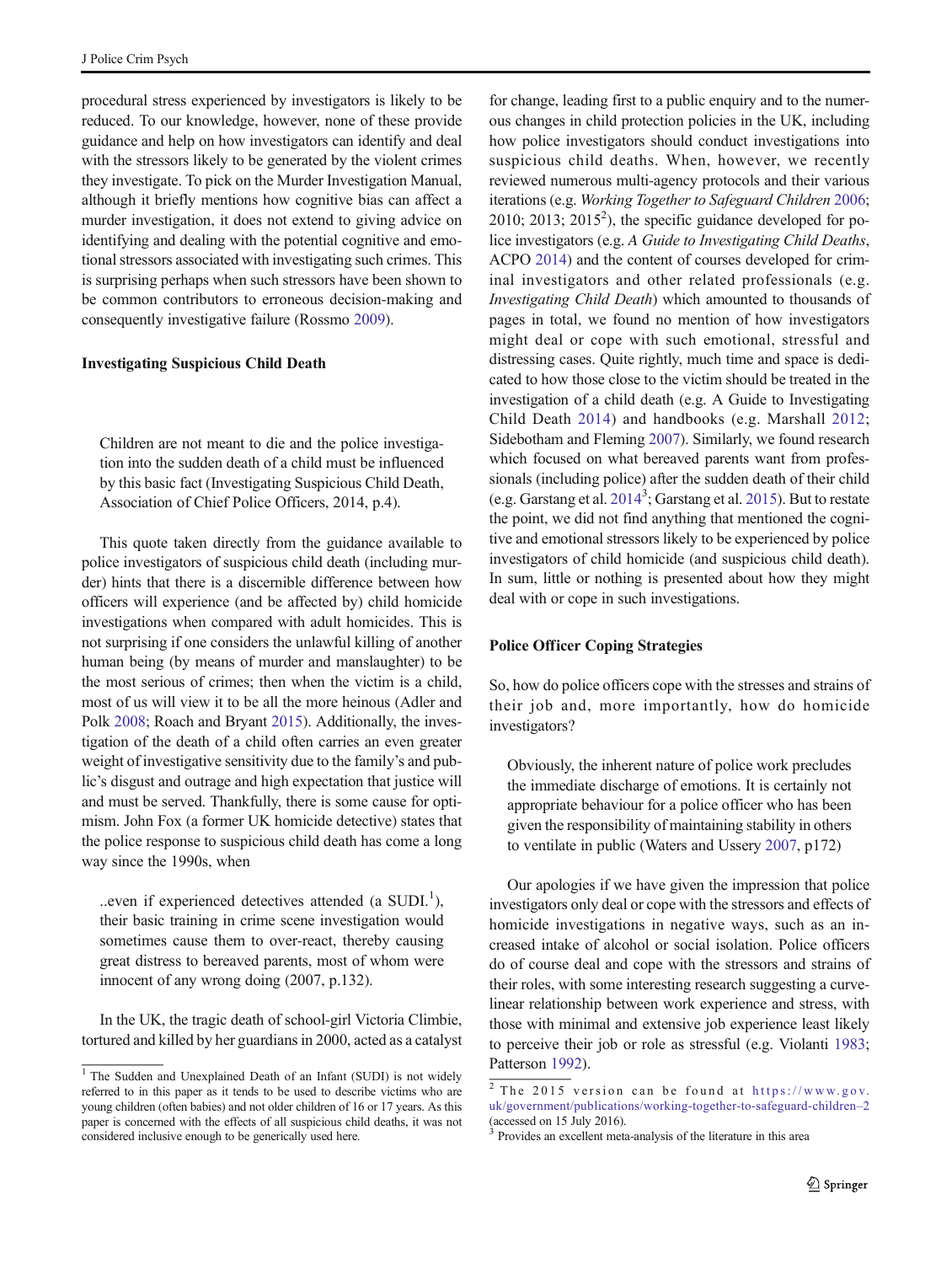Academic research in this area both identifies and categorises a number of different 'coping strategies' used by police officers. Waters et al. [\(1982\)](#page-12-0) for example suggest that these can be categorised according to the source of responsibility, the individual officer or the Department (1982). Of most interest to us here, individual coping strategies include the following:

- The development of a dependable support system (e.g. family, friends and colleagues)
- & Improved communication skills (e.g. the ability to discuss their views, opinions and feelings with others)
- & A means of ventilating feelings appropriately (e.g. playing sport or having interests outside of work)
- & A regular exercise program with minimal time expenditure of 30 min a session (1982, p25)

What is not known is (1) how these or others (or these plus others) are used by homicide investigators and how frequently, (2) how they manifest themselves and (3) whether the same stressors and coping strategies are used in child and adult homicide investigations. The answers hold important implications for the welfare and future training of homicide investigators.

## The Present Paper

As the present paper is the first to focus on this area, it is completely exploratory in nature and indeed simply represents the first stage of a wider study of the cognitive and emotional stressors of child homicide investigation on police investigators. The findings are from a survey-based study which examined whether police homicide investigators had experienced different cognitive and emotional stressors (in form and intensity) when investigating child and adult homicide cases and whether they dealt or coped with these in different ways.

# Method

# **Materials**

The use of any formal psychometric testing (e.g. The Impact of Events Scale—Revised (IEOS-R) by Weiss [20074](#page-12-0) and The Ways of Coping Questionnaire—Revised WOCQ-R (Lazarus and Folkman [1984\)](#page-12-0) <sup>5</sup> to identify the cognitive and emotional stressors experienced by investigators and the strategies they use to deal with them was discounted in favour of the

development of a simpler, less formalised and more bespoke survey tool for use with criminal investigators. Moreover, it was feared that if forming psychological testing was employed, it would be likely that respondents would not come forward as they would assume that the study was related to their performance and occupational health. It would, however, be wrong of us not to say that some of the questions contained in the survey were not influenced by the IOES-R and WOCQ-R, and this is duly acknowledged.

The present study employed a within-subjects questionnaire design comprising of three sections.<sup>6</sup> The *first* section focused on respondents' demographics (e.g. age, police experience, marital status) followed by a second section designed to measure the level of homicide investigative experience, for both adult and child cases. The third section sought to identify the impact of investigating homicide on different forms of cognitive and emotional functioning, with respondents asked to respond to 12 five-point scale questions (ranging from 1 strongly disagree to 5 strongly agree) first on the effects of adult homicide and then as regards child homicide investigations. The presentation of both was randomised to control for order effects. This section focused on what respondents experienced with regard to emotional and cognitive stressors such as pressure to solve a case, sleeping patterns, their perception of case complexity, intrusive thoughts regarding cases, the effect on personal and social life and their ability to think clearly. Questions also explored the different strategies they employed when conducting homicide investigations, for example the importance of the support of colleagues, their reliance on instinct and their reliance on the investigative guidance and manuals available. The fourth and final section of the survey questionnaire asked respondents to answer 13 five-point scale questions that focused specifically on how they dealt with the cognitive and emotional effects and stressors in their *most recent child homicide* investigation. This section orientated the respondent's thoughts, feelings and experiences in relation to their level of focus and concentration, their emotions, any coping strategies employed, job satisfaction and any intrusive thoughts relating to their most recent child homicide case.

# Procedure

Police investigators were invited to take part in the present study through the UK Association of Chief Police Officers' (ACPO as was), Homicide Working Group e-mail register. Respondents were asked to take part if they had experience of investigating both adult and child homicides. Following the initial e-mail to members of the group, the sampling took a snowball approach whereby they were asked to forward the email to colleagues that met the survey criteria. In the e-mail,

<sup>&</sup>lt;sup>4</sup> Found at [http://www.emdrhap.org/content/wp-content/uploads/2014/07](http://www.emdrhap.org/content/wp-content/uploads/2014/07/VIII-E_Impact_of_Events_Scale_Revised.pdf) respondents were provided with a survey information sheet *NIII-E* Impact of Events Scale Revised.pdf (accessed on 18th July, 2016)

 $<sup>5</sup>$  Found at <http://www.mindgarden.com/158-ways-of-coping-questionnaire></sup> (accessed 18 July 2016)

<sup>&</sup>lt;sup>6</sup> A full copy of the survey questionnaire is available from the corresponding author.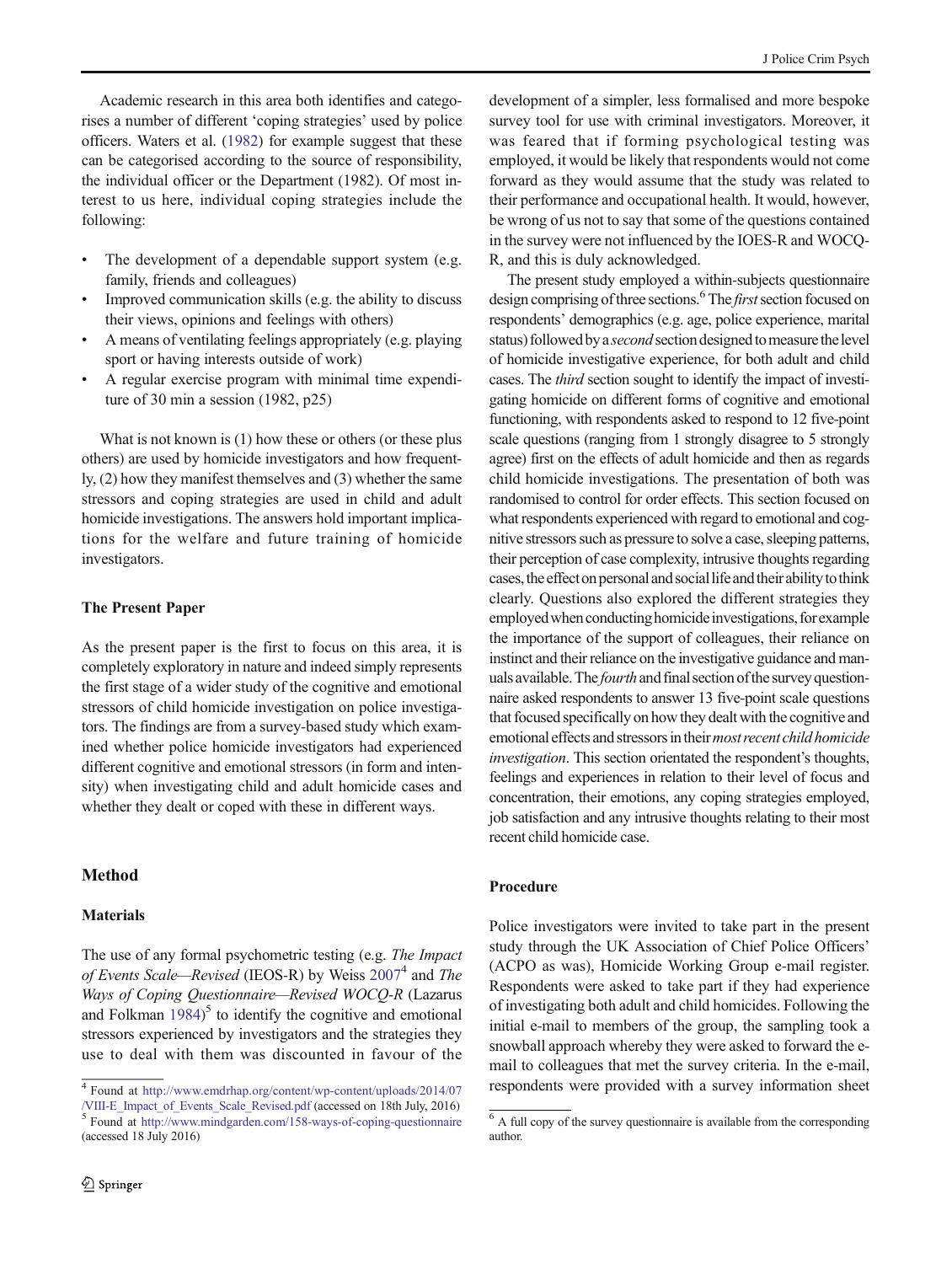<span id="page-5-0"></span>and provided with a URL to the study (hosted using Qualtrics). All respondents were informed that their participation was entirely voluntary, provided with an electronic consent form and asked to work through the questionnaire, which took no longer than 5 min to complete.

# Results

#### Survey Questionnaire Part 1—Respondent Demographics

Ninety-nine police officers with experience of investigating both child and adult homicide cases from 23 different police forces across England and Wales took part in the present study. As can be seen in Table 1, 90.80% of those included

Table 1 Respondent demographic information

| Demographic variables      | Descriptive statistics                             |
|----------------------------|----------------------------------------------------|
| Age                        | $M = 46.11$ , Mdn = 46.00, SD = 6.95               |
| Ethnicity                  | 24.20% ( $n = 24$ ) White                          |
|                            | 52.50% ( $n = 52$ ) White British                  |
|                            | 14.10% ( $n = 14$ ) White European                 |
|                            | 5.00% ( $n = 5$ ) Other                            |
|                            | 3.00% $(n = 3)$ British                            |
|                            | 1.0% $(n = 1)$ Black British                       |
| Relationship status        | 3.00% $(n = 3)$ single                             |
|                            | 5.10% ( $n = 5$ ) divorced                         |
|                            | 12.10% ( $n = 12$ ) in a relationship              |
|                            | 1.00% $(n = 1)$ widowed                            |
|                            | 78.80% ( $n = 78$ ) married                        |
| Employment                 | 99.00% ( $n = 98$ ) working within the Police      |
|                            | 1.00% $(n = 1)$ retired                            |
| Education                  | 27.30% ( $n = 27$ ) GCSEs or equivalent            |
|                            | 24.30% ( $n = 25$ ) A = levels or equivalent       |
|                            | 22.20% ( $n = 22$ ) Undergraduate degree           |
|                            | 17.20% (n-17) Postgraduate qualification           |
|                            | 8.1% $(n = 8)$ Other                               |
| Children                   | 17.00% ( $n = 17$ ) do not have children           |
|                            | 83.00% ( $n = 82$ ) have at least one child        |
| Number of children         | $M = 2.22$ , $SD = 0.88$                           |
| Age of children<br>(years) | $M = 14.40$ , $SD = 7.67$                          |
| Rank in the police         | 22.20%% ( $n = 22$ ) Detective Inspector           |
|                            | 23.20% ( $n = 23$ ) Detective Constable            |
|                            | 20.20% ( $n = 20$ ) Detective Chief Inspector      |
|                            | 8.10% ( $n = 8$ ) Detective Superintendent         |
|                            | 14.10% ( $n = 14.1$ ) Detective Sergeant           |
|                            | 2.00% $(n = 21)$ Detective Chief<br>Superintendent |
|                            | 10.10% $(n = 10)$ Other                            |
| Police experience (years)  | $M = 21.28$ , $SD = 6.27$ , range = 8-43           |

in the present study described their ethnicity as White British, White or White European. The majority of respondents were detectives of differing rank ranging from Detective Constable (DC) to Detective Chief Superintendent (DCS) with a further 11.10% of respondents holding different roles (namely scenes of crime officers). Of the total, 78.8% ( $n = 78$ ) stated that they were married and 83% had children.

A variety of descriptive and inferential statistics was employed using IBM SPSS Statistics 19. Parametric statistics were employed within this dataset despite the use of Likert scales due to the fact that research has evidenced that twotailed parametric analyses are in fact robust enough to handle non-normally distributed data (Glass et al. [1972](#page-12-0)). More specifically, recent research has advocated the use of the  $t$  test with Likert scales and the majority of the analyses undertaken in this article are t tests (De Winter and Dodou [2010](#page-12-0)). Furthermore, Cohen's d (Cohen [1988](#page-12-0)) was calculated for all applicable analyses to measure effect sizes with a score of 0.2 indicating a small effect, 0.5 a medium effect and 0.8 a large effect.

## Survey Questionnaire Part Two—Investigative Experience

Prior to completing the various five-point scale questions regarding the emotional and cognitive effects of homicide investigation, respondents were asked to state their investigative experience in years. Descriptive statistical analysis found that the average amount of experience respondents had of investigating suspicious death cases was 11.86 years (SD, 6.82,  $n = 99$ ). The average number of cases respondents had investigated where the victim was an adult was found to be 30.66 cases (SD = 31.86,  $n = 58$ ), more than four times the average number of suspicious deaths where the victim was a child  $(M = 7.03 \text{ cases}, SD, 8.83, n = 73)$ . The average number of unsolved investigations which respondents had worked on where the victim was an adult was found to be 2.37 cases (SD, 4.87,  $n = 86$ ). Where the victim was a child was again much smaller at 0.51 cases (SD, 1.20,  $n = 88$ ). The ratio of adult to child investigations found in the present study reflects the general patterns for adult and child homicide in England and Wales (Brookman [2005\)](#page-12-0). The average time that had passed since the respondents last investigated an adult homicide was found to be 8.58 months (SD = 16.46,  $n = 91$ ), whereas for the last child homicide investigation, it was far more distant at 22.79 months (SD = 41.85,  $n = 94$ ).

# Survey Questionnaire Part 3—the Cognitive and Emotional Stressors with Investigating Homicide

Table [2](#page-6-0) displays the mean and standard deviations for the respondents' responses to the five-point scale questions investigating the cognitive and emotional stressors, alongside a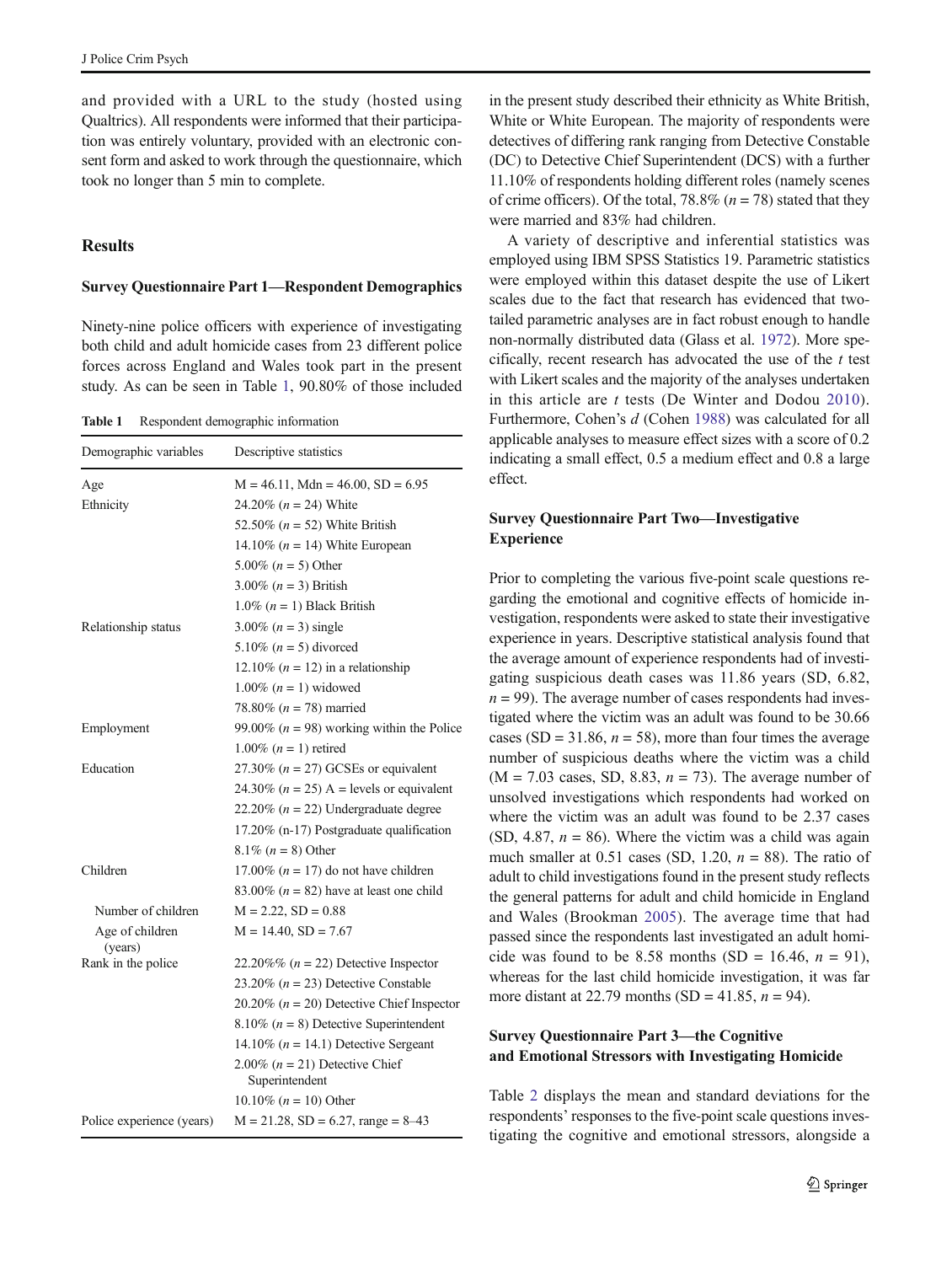<span id="page-6-0"></span>Table 2 Paired sample t tests for the respondents' responses to questions investigating the effect of both adult and child homicide investigations

| 5-point Likert scale questions                                                                                 |      | Adult<br>homicide |                          | Child<br>homicide |                                                              | p value $d$ |         |
|----------------------------------------------------------------------------------------------------------------|------|-------------------|--------------------------|-------------------|--------------------------------------------------------------|-------------|---------|
|                                                                                                                | М    | <b>SD</b>         | M                        | <b>SD</b>         |                                                              |             |         |
| I felt a lot of pressure to get a result as quickly as possible when investigating these cases.                | 3.37 |                   | 1.31 3.14 1.41 2.15      |                   |                                                              | .03         | 0.17    |
| I had trouble sleeping when I was investigating these cases.                                                   | 2.45 |                   | 1.20 2.63                |                   | $1.21 -1.91$ .06                                             |             | $-0.15$ |
| I feel that these cases are often the most complex and demanding to investigate.                               | 3.04 |                   |                          |                   | $1.02$ 3.69 $1.15$ -5.45 .001                                |             | $-0.59$ |
| I became pre-occupied with thoughts relating to these cases even when I was not at work.                       |      |                   |                          |                   | $3.00 \quad 1.20 \quad 3.12 \quad 1.21 \quad -1.37 \quad 18$ |             | $-0.09$ |
| I felt that my personal life suffered when investigating these cases.                                          |      |                   | 2.86 2.83 2.80 1.86 .62  |                   |                                                              | .54         | 0.03    |
| The support of my colleagues was crucial when I was investigating these cases.                                 |      |                   |                          |                   | 3.49 1.20 3.61 1.04 -1.12 .27                                |             | $-1.00$ |
| I tended to rely on my instincts more when investigating these cases.                                          |      |                   | 2.72 0.93 2.62 1.03 1.17 |                   |                                                              | .25         | 0.09    |
| I felt that colleagues relied on me a lot when investigating these cases.                                      |      |                   |                          |                   | $3.30 \quad 1.06 \quad 3.44 \quad 1.07 \quad -1.42 \quad 16$ |             | $-0.13$ |
| I often found it difficult to think clearly when investigating these cases.                                    |      |                   |                          |                   | $1.93$ 0.92 2.10 0.90 -1.89                                  | .06         | $-0.72$ |
| I felt that the hardest aspect to deal with were the emotional effects generated by investigating these cases. |      |                   |                          |                   | $2.24$ 0.96 2.98 1.10 $-7.02$                                | .001        | $-0.72$ |
| I tended to find myself thinking about these cases after the investigations had ended                          |      |                   |                          |                   | $2.90$ 1.17 3.47 1.22 -4.40 .001                             |             | $-0.48$ |
| I tended to rely on the investigative guidance and manuals available for these cases<br>$N = 99$               |      |                   |                          |                   | $2.71$ 0.99 3.07 1.14 $-4.08$ 0.01                           |             | $-0.34$ |

group of optional methods and ways with which respondents might deal with these in adult and child homicide investigations. Paired sample  $t$  tests were conducted to examine whether respondents reported differences in the stress effects that investigating adult and child homicide had on them.

As can be seen in Table 2, statistically significant differences were found regarding the pressure felt by respondents when investigating the two different types of homicide, with respondents stating that they feel more pressure to solve an adult homicide quickly than they do a child homicide. A significant difference was also identified relating to the level of complexity experienced in the two types of homicide investigation, with child homicide cases considered to be the more complex and demanding. Respondents also reported that they found the emotional effects of investigating child homicide significantly harder to deal with than that of adult homicides with the level of intrusive thoughts when not at work reported as being higher for child homicide cases. Finally, respondents reported that they tended to use the investigative guidance manuals more when investigating the death of a child than that of an adult, probably best explained by a combination of the perceived complexity and the relative rareness of child homicide by comparison with adult homicide.

Although the findings so far suggest that discernible differences exist in the investigative stressors involved with investigating child and adult homicide, the influence (possibly confounding) of several other important factors need to be first explored before any conclusions can be drawn. The first is the presence of any potential 'recency effect' whereby the most acute investigative effects are felt the more recent the investigation, irrespective of whether it relates to a child or adult homicide. To examine this, respondents were divided into two groups: those that had investigated a homicide within the last 6 months ( $n = 38$ ) and those who had not ( $n = 56$ ). First, an independent samples  $t$  test was conducted to identify whether the means (averages) for the scores for the homicide investigation effects questions were different for those who had investigated a child homicide case in the past 6 months than those who had not. In the group that had investigated a child homicide in the last 6 months, respondents reported significantly lower average scores for the effects statements than those in the group that had not investigated a child homicide in the last 6 months  $(M = 2.26, SD = 1.01$  and  $M = 2.89, SD = 1.29$ , respectively) with the t test found to be statistically significant ( $t$  (92) = 2.53,  $p = .013$ ) and with the difference of 0.63 indicating a medium effect size ( $d = -0.54$ ). Additional significant differences between the groups were found specifically in relation to the extent to which they had experienced thoughts relating to the cases when not at work, with those who had investigated a child homicide in the last 6 months ( $M = 2.79$ , SD = 1.17) scoring significantly lower than the respondents who had not  $(M = 3.41)$ , SD = 1.19) ( $t$  (92) = 2.51,  $p = .014$ ), with the difference of 0.62 suggesting a medium effect size  $(d = -0.52)$ , and the extent to which they believed their personal life suffered during child homicide investigations with those investigating a case in the past 6 months ( $M = 2.50$ ,  $SD = 1.20$ ) scoring significantly lower than those who had not investigated a case recently  $(M = 3.09,$ SD = 1.13) ( $t$  (92) = 2.42,  $p = .018$ ), with the difference of 0.59 indicating a medium effect  $(d = 0.51)$ . No further significant differences between the groups were found for the remaining questions.

The reader may consider the finding that those who reported that they had experienced the greatest stressors and effects from investigating child homicide, had not been involved with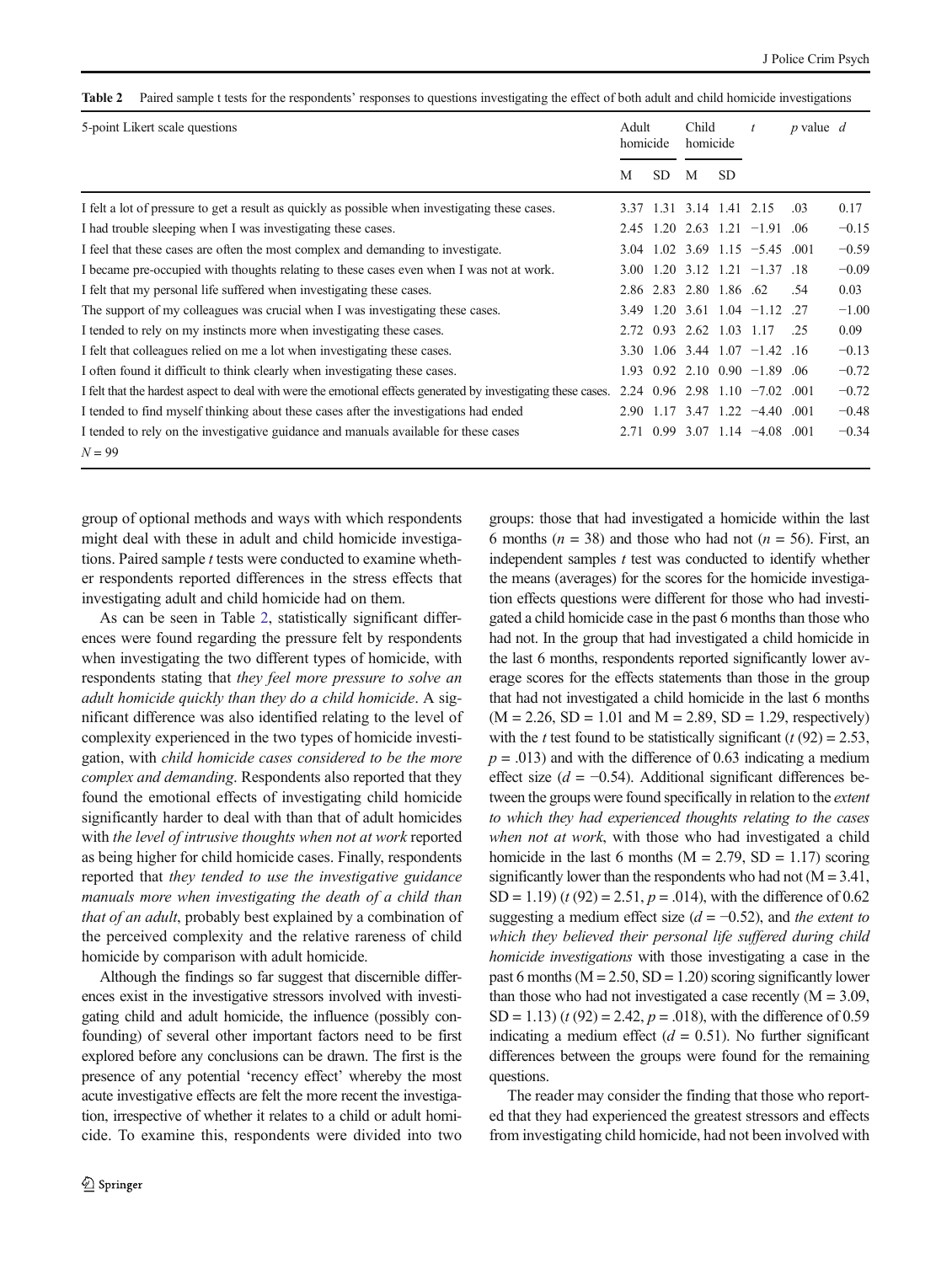a case for more than 6 months, may seem somewhat counterintuitive, and possible explanations for this are offered in the "[Discussion](#page-10-0)" section to follow.

A second possible influential factor on respondent answers was their length of police service. Pearson correlational analyses were conducted to examine whether experience in the Police Service had had an effect on the participants' responses to the questions about the effects of investigating both adult and child homicides. Here, two statistically significant correlations were found for adult homicide investigation: feeling that their colleagues relied on them when investigating adult homicides  $(r = .21, p = .05)$  and in relation to participants' feeling that the support of their colleagues was crucial when I was investigating adult homicides (r.22,  $p = .05$ ). Pearson correlations were conducted to explore the length of service and responses to the questions regarding their most recent child homicide investigation. A significant positive correlation was found between years in the police service and the amount of job satisfaction that they felt on the successful conclusion of their most recent child homicide case  $(r = .21, )$  $p = .05$ ). A significant negative correlation was also found between years of service and whether they had thoughts and fantasies about how they wanted their most recent child homicide case to turn out  $(r=.27, p=.01)$ .

As a third factor possibly influencing the cognitive and emotional stressors of homicide felt by investigators deemed worthy of exploration concerned their level of investigative experience; the hypothesised direction being the greater the amount of investigative experience, the more likely that any effects and stressors will have to be lessened (or moderated) by that experience (e.g. due to increased de-sensitisation or neutralisation effects). To this end, respondents were asked how many adult and child homicide investigations they had

been part of and the results of the correlational analyses are shown in Table 3.

As can be seen, the only significant correlation found for adult homicide investigation was for the question 'the support of my colleagues was crucial when I was investigating these cases', where a weak but significant positive correlation suggests that the more experienced investigator group found the support of their colleagues more crucial. With regard to child homicide investigation, the only significant correlation found was for 'I felt a lot of pressure to get a result as quickly as possible when investigating these cases', where a weak negative correlation was found highlighting that more experienced investigators reported feeling less pressure to get a result as quickly as possible than their more inexperienced colleagues. Overall, the findings suggest that investigative experience in general does not appear to lessen the cognitive and emotional effects experienced by investigators, whether the victim is an adult or a child.

A fourth possibly influential variable was officer rank. For example, did senior officers experience more or less stressors in homicide investigations than those of lower rank and did this hold for both child and adult homicides? To explore this question, respondents were divided into two groups: those of a rank most common for Senior Investigating Officers (e.g. Detective Chief Superintendent, Detective Superintendent and Detective Chief Inspector) ( $n = 29$ ) and those who were not ( $n = 59$ ). Those who did not indicate that they were detectives were excluded from these analyses  $(n = 9)$ . When applied to the investigating child homicide statements, the SIO group of respondents scored significantly higher than those in the non-SIO group for 'I had trouble sleeping when I was investigating these cases' ( $M = 3.07$ ,  $SD = 1.10$  and  $M = 2.34$ ,  $SD = 1.14$ , respectively), which was statistically significant

Table 3 Pearson's correlations for homicide investigation experience and respondents' responses to questions investigating the effect of both adult and child homicide investigations

| 5-point Likert scale questions                                                                                 |         | Adult homicide | Child homicide |                |  |
|----------------------------------------------------------------------------------------------------------------|---------|----------------|----------------|----------------|--|
|                                                                                                                | r       | $p$ value      | r              | <i>p</i> value |  |
| I felt a lot of pressure to get a result as quickly as possible when investigating these cases.                | $-0.06$ | 0.55           | $-0.24*$       | 0.019          |  |
| I had trouble sleeping when I was investigating these cases.                                                   | 0.04    | 0.72           | 0.01           | 0.96           |  |
| I feel that these cases are often the most complex and demanding to investigate.                               | 0.56    | 0.58           | 0.11           | 0.26           |  |
| I became pre-occupied with thoughts relating to these cases even when I was not at work.                       | $-0.04$ | 0.72           | $-0.13$        | 0.90           |  |
| I felt that my personal life suffered when investigating these cases.                                          | 0.12    | 0.24           | $-0.003$       | 0.98           |  |
| The support of my colleagues was crucial when I was investigating these cases.                                 | $0.27*$ | 0.006          | 0.17           | 0.09           |  |
| I tended to rely on my instincts more when investigating these cases.                                          | 0.10    | 0.32           | $-0.10$        | 0.35           |  |
| I felt that colleagues relied on me a lot when investigating these cases.                                      | 0.17    | 0.09           | 0.19           | 0.06           |  |
| I often found it difficult to think clearly when investigating these cases.                                    | $-0.10$ | 0.30           | $-0.21$        | 0.035          |  |
| I felt that the hardest aspect to deal with were the emotional effects generated by investigating these cases. | 0.01    | 0.93           | $-0.040$       | 0.68           |  |
| I tended to find myself thinking about these cases after the investigations had ended                          | 0.12    | 0.22           | 0.01           | 0.96           |  |
| I tended to rely on the investigative guidance and manuals available for these cases                           | $-0.09$ | 0.37           | $-0.03$        | 0.78           |  |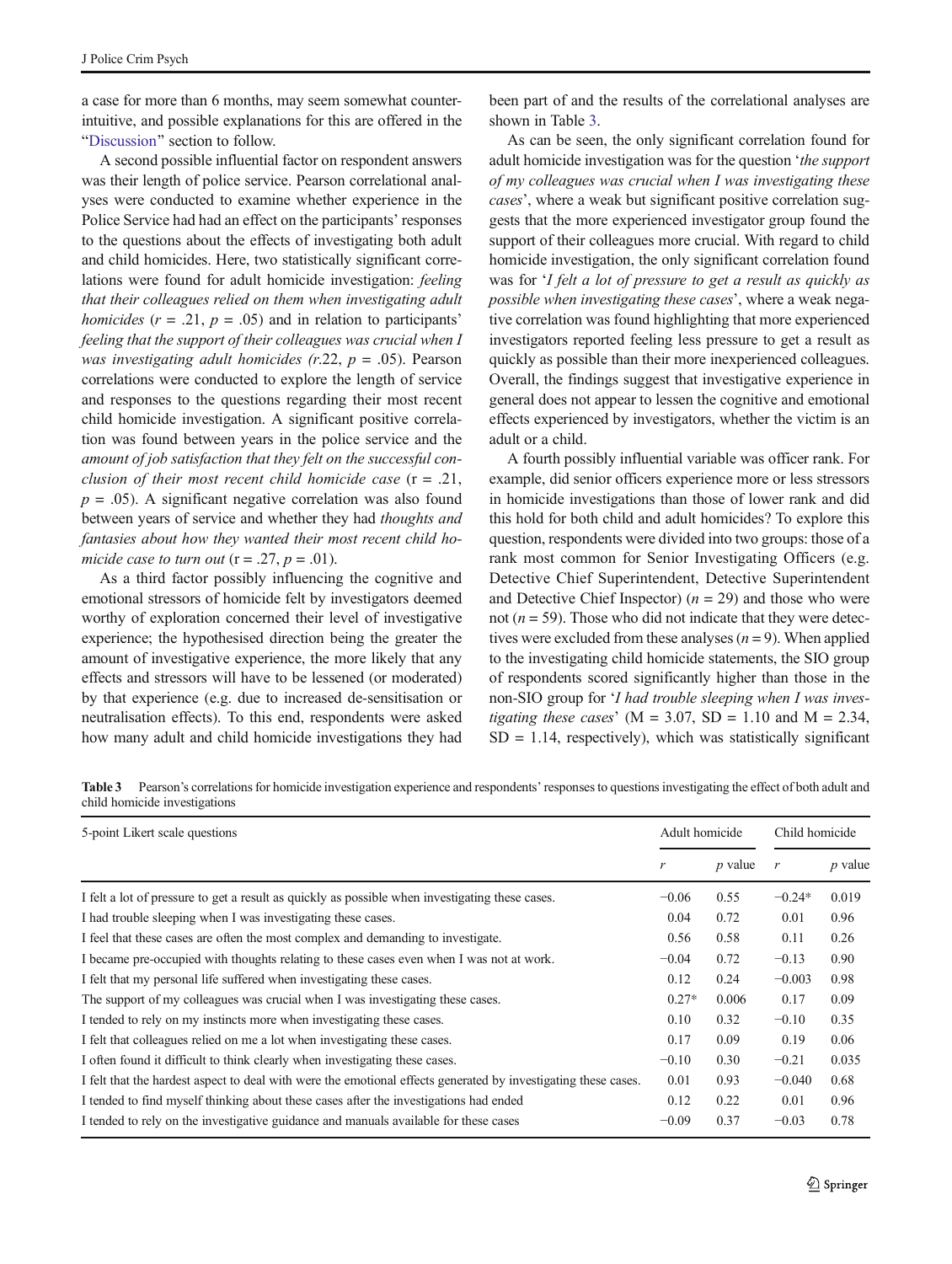$(t (86) = 2.86, p = .005, d = 0.65)$ ; *I feel that these cases are* often the most complex and demanding to investigate',  $(M = 4.17, SD = .97)$  than non-SIO group  $(M = 3.39,$  $SD = 1.18$ ), which produced a statistically significant difference  $(t (86) = 3.11, p = .003, d = .72)$ ; *T* became pre-occupied with thoughts relating to these cases even when I was not at *work*' ( $M = 3.55$ ,  $SD = 1.09$  and  $M = 2.85$ ,  $SD-1.22$ , respectively) with a  $t$  test reporting a statistically significant difference between the two rank groups (t  $(86) = 2.64$ ,  $p = .01$ ,  $d = 0.61$ ; the extent to which the SIO group felt that their personal life suffered more during child homicide investigations than the non-SIO group  $((M = 3.10, SD = 1.01)$  and  $M = 2.58$ ,  $SD = 1.2$ , respectively) also found to be statistically significant (t (86) = 2.0,  $p = .048$ ,  $d = 0.47$ ); feeling that the support of their colleagues is crucial during child homicide investigations ( $M = 3.90$ ,  $SD = 0.72$  and  $M = 3.49$ ,  $SD = 1.12$ , respectively) (t (79.48) = 2.04,  $p = .044$ ,  $d = 0.44$ ) and relying upon the investigative guidance manual in child homicide *investigation* significantly more ( $M = 3.38$ ,  $SD = 1.12$  and  $M = 2.83$ , SD = 1.15, respectively) (*t* (57.22) = 2.56,  $p > .036$ ,  $d = 0.48$ ); and finally, the SIO group scored significantly higher than did non-SIO group ( $M = 3.83$ , SD = 0.89 and  $M = 3.20$ ,  $SD = 1.16$ , respectively) to the extent to which they felt that their colleagues relied upon them in child homicide cases (t (86) = 2.56,  $p = .012$ ,  $d = 0.61$ ). In sum, respondents of SIO rank reported higher cognitive and emotional stressors in investigating child homicide than did their counterparts of lower rank.

Similar 'rank' analysis was conducted with the SIO and non-SIO groups for respondent answers to the questions relating to adult homicide investigation. The results are presented in Table 4. As can be seen, the findings are very similar to

those found for child homicide investigation with the SIO group reporting more cognitive and emotional stress than did those of lower rank, but the larger effect sizes found were for child homicide investigations.

A fifth demographic variable to be considered was whether having children would increase the effects (and their intensity) and stress experienced by investigators of child homicide. To explore this, respondents were divided in to two groups: those with children ( $n = 82$ ) and those without ( $n = 17$ ). Independent sample  $t$  tests were conducted with the two groups and their answers to the child homicide investigation questions. A statistically significant difference was found between the two groups with those without children scoring lower  $(M = 3.94,$  $SD = 0.75$ ) than those with children (M = 4.39, SD = 0.68) in response to the statements asking about the extent to which they can remain focused during investigations  $(t (97) = 2.44,$  $p = 0.017$ , with a difference of 0.45 indicating a medium effect size ( $d = -0.63$ ), and keeping their emotions to themselves during investigations, with those without children  $(M = 2.82, SD = 1.24)$  reported keeping their emotions to themselves significantly less than do those with children  $(M = 3.46, SD = 1.20)$  (t (97) = -1.99, p = 0.05), with difference of 0.64 suggesting a medium effect size ( $d = -0.52$ ). No further significant differences in answers were found between those who did and did not have children.

Furthermore, the average age of respondents' children was calculated and Pearson correlational analyses conducted to explore whether the age of a respondent's child/children plays a role in the emotional effects generated when investigating child homicide. The age of the respondents' children was correlated with the questions measuring the effects of child homicide investigation in general. Significant negative

Table 4 Independent samples t test results between SIO ranked officers and non-SIO ranked officers for adult homicide investigation

| 5-point Likert scale questions                                                                                 |      | Non-SIO <sub>s</sub><br>$(n = 59)$ |   | <b>SIOs</b><br>$(n = 29)$ | t                                                               | p value $d$ |         |
|----------------------------------------------------------------------------------------------------------------|------|------------------------------------|---|---------------------------|-----------------------------------------------------------------|-------------|---------|
|                                                                                                                | M    | <b>SD</b>                          | M | <b>SD</b>                 |                                                                 |             |         |
| I felt a lot of pressure to get a result as quickly as possible when investigating these cases.                |      |                                    |   |                           | $3.19$ $1.28$ $3.59$ $1.32$ $-1.36$ $.18$                       |             | $-0.29$ |
| I had trouble sleeping when I was investigating these cases.                                                   |      |                                    |   |                           | $2.14$ 1.21 2.93 1.19 -3.06 .003                                |             | 0.42    |
| I feel that these cases are often the most complex and demanding to investigate.                               |      |                                    |   |                           | $2.92$ 1.04 3.14 1.03 -.95 .35                                  |             | $-0.21$ |
| I became pre-occupied with thoughts relating to these cases even when I was not at work.                       |      |                                    |   |                           | 2.76 1.18 3.28 1.10 -1.96 .053                                  |             | $-0.46$ |
| I felt that my personal life suffered when investigating these cases.                                          |      |                                    |   |                           | $2.54$ 1.24 3.21 1.05 -2.49 .015                                |             | $-0.58$ |
| The support of my colleagues was crucial when I was investigating these cases.                                 |      |                                    |   |                           | $3.34$ 1.20 3.66 0.90 -1.26 .21                                 |             | $-0.30$ |
| I tended to rely on my instincts more when investigating these cases.                                          |      |                                    |   |                           | $2.61$ 0.97 2.86 0.92 -1.17 .25                                 |             | $-0.26$ |
| I felt that colleagues relied on me a lot when investigating these cases.                                      |      |                                    |   |                           | $3.02 \quad 1.08 \quad 3.52 \quad 0.87 \quad -2.18 \quad 0.032$ |             | $-0.51$ |
| I often found it difficult to think clearly when investigating these cases.                                    |      |                                    |   |                           | $1.81$ 0.90 2.03 0.94 $-1.07$ .29                               |             | $-2.4$  |
| I felt that the hardest aspect to deal with were the emotional effects generated by investigating these cases. | 2.10 |                                    |   |                           | $1.00$ 2.38 0.78 $-1.31$ .19                                    |             | $-0.31$ |
| I tended to find myself thinking about these cases after the investigations had ended                          |      |                                    |   |                           | $2.61$ 1.18 3.34 1.01 -2.88 .005                                |             | $-0.66$ |
| I tended to rely on the investigative guidance and manuals available for these cases                           |      |                                    |   |                           | $2.49$ 1.04 2.97 0.87 -2.12 .037                                |             | $-0.50$ |
| $N = 90$                                                                                                       |      |                                    |   |                           |                                                                 |             |         |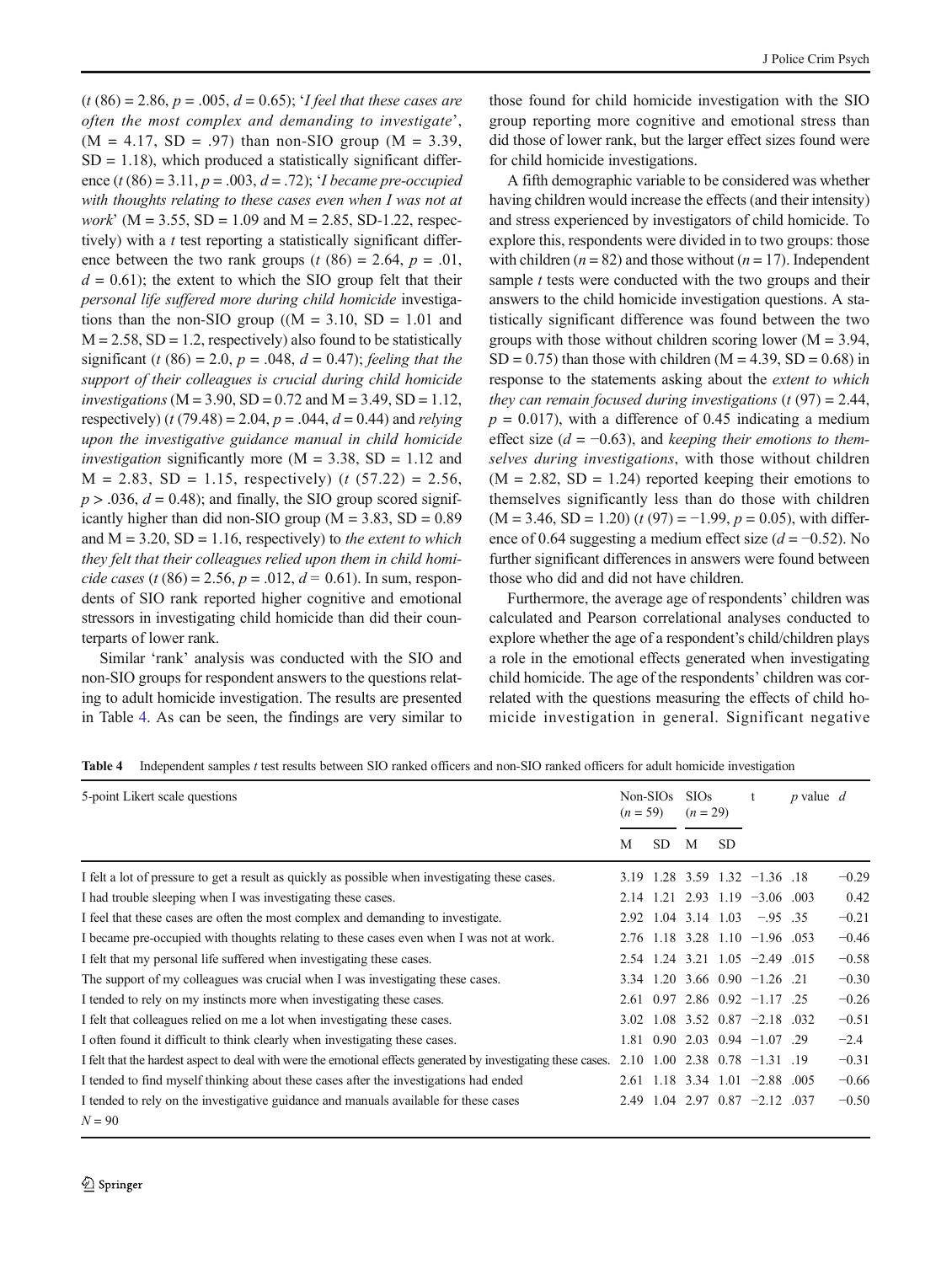<span id="page-9-0"></span>correlations were found between the age of respondents' children and the following two statements: 'I often found it difficult to think clearly when investigating these cases'  $(r = -0.22,$  $p = .05$ ) and 'I felt that the hardest aspect to deal with was the emotional effects generated by investigating these cases'  $(r = -.35, p > .01)$ . This suggests that those respondents with younger children reported experiencing a greater level of cognitive and emotional stress when investigating child homicides than adult (albeit a weak correlation was found).

The last variable considered important to understanding the overall findings of this section of the survey questionnaire was whether respondents with undetected homicide cases were more affected by their homicide investigations than are those without unsolved cases. Put another way, would the unsuccessful resolution of a case add to the cognitive and emotional stressors it and others generate? To explore this, respondents were asked to detail how many unsolved adult homicides they had worked on and were then divided into two groups: those without any unsolved homicide cases  $(n = 35)$  and those with  $(n = 52)$ . Independent samples t tests were then conducted using the answers to the statements about experience of investigating adult homicides and only one significant difference between the two groups' answers was found—those without unsolved cases reported that they rely more on the investigative guidance manuals than those with unsolved cases  $(M = 3.11, SD = 0.96$  and  $M = 2.44, SD = 0.94$ , respectively)  $(t (85) = 3.24, p = .002, d = 0.71).$ 

The same analysis was conducted using the answers to the statements relating to the experience of investigating child homicide and again only significant difference found between the two groups with those in with unresolved cases scoring higher on the statement 'I tend to find these cases the most complex and demanding to investigate'  $(n = 22)$  (M = 4.14, SD = 0.99 and  $n = 66$ ,

 $M = 3.5$ , SD = 1.19, respectively) (t  $(86) = 2.36$ ,  $p = .02, d = 0.58$ .

# Survey Questionnaire Part 4—Dealing and Coping with the Effects of the Most Recent Child Homicide Investigation

The fourth and final section of the survey questionnaire asked respondents how they had dealt (or coped) with the effects of their most recent child homicide investigation (some were currently working on them). To explore further our previous finding that respondents reported that with child homicide, the more recent the investigation the less the cognitive and emotional effects experienced, respondents were again divided into two groups: those who had investigated a child homicide in the last 6 months and those who had not. Independent samples  $t$  tests were conducted on answers to the statements about dealing and coping with the cognitive and emotional effects generated by child homicide investigations. The results are displayed in Table 5.

As can be seen, there were some differences between the two groups with those that had not investigated a child homicide in the last 6 months scoring higher than those who had not, for the statement, remaining focused on what they had to do next (t (92) = 2.46,  $p = .016$ ,  $d = 0.51$ ). A further finding of significance was that the 'not in the past 6 months group' agreed more with the statement that they could have coped better to a greater extent ( $M = 2.07$ ,  $SD = 0.95$  and  $M = 1.66$ ,  $SD = 0.91$ , respectively) than did those who had not (t  $(92) = 2.11$ ,  $p = .038$ ,  $d = 0.44$ ). A final difference found was that the not in the past 6 months group also agreed more with the statement I avoided people more than normal during the investigation than did the within the last 6 months group  $(t)$  $(92) = 1.98$ ,  $p = .05$ ,  $d = 0.43$ ). No further significant

| <b>Table 5</b> Respondents' level of<br>coping during most recent child<br>homicide investigation | During my most recent child homicide investigation:                                                                 | M    | SD.  |
|---------------------------------------------------------------------------------------------------|---------------------------------------------------------------------------------------------------------------------|------|------|
|                                                                                                   | I remained focused on what I had to do next.                                                                        | 4.31 | 0.71 |
|                                                                                                   | I hoped that the investigation would solve itself.                                                                  | 1.94 | 1.17 |
|                                                                                                   | I found someone who was a good listener.                                                                            | 2.67 | 0.92 |
|                                                                                                   | I kept my emotions to myself.                                                                                       | 3.35 | 1.22 |
|                                                                                                   | I found ways to let off steam.                                                                                      | 3.08 | 1.02 |
|                                                                                                   | I avoided people more than normal.                                                                                  | 1.79 | 0.85 |
|                                                                                                   | I didn't let the situation get to me and I refused to think about it too much.                                      | 2.97 | 1.03 |
|                                                                                                   | I saw it as my problem and doubled my efforts to solve it.                                                          | 2.79 | 1.21 |
|                                                                                                   | I focused more on things that I enjoyed outside of work.                                                            | 2.58 | 0.94 |
|                                                                                                   | I had thoughts and fantasies about how I wanted it to turn out.                                                     | 2.19 | 1.32 |
|                                                                                                   | I felt that I could have coped better and let the investigation get to me.                                          | 1.91 | 0.95 |
|                                                                                                   | I felt that the support of family and friends helped me deal with the investigation.                                | 2.94 | 1.17 |
|                                                                                                   | I felt a large amount of job satisfaction from the successful conclusion of the homicide investigation.<br>$N = 99$ | 4.05 | 1.08 |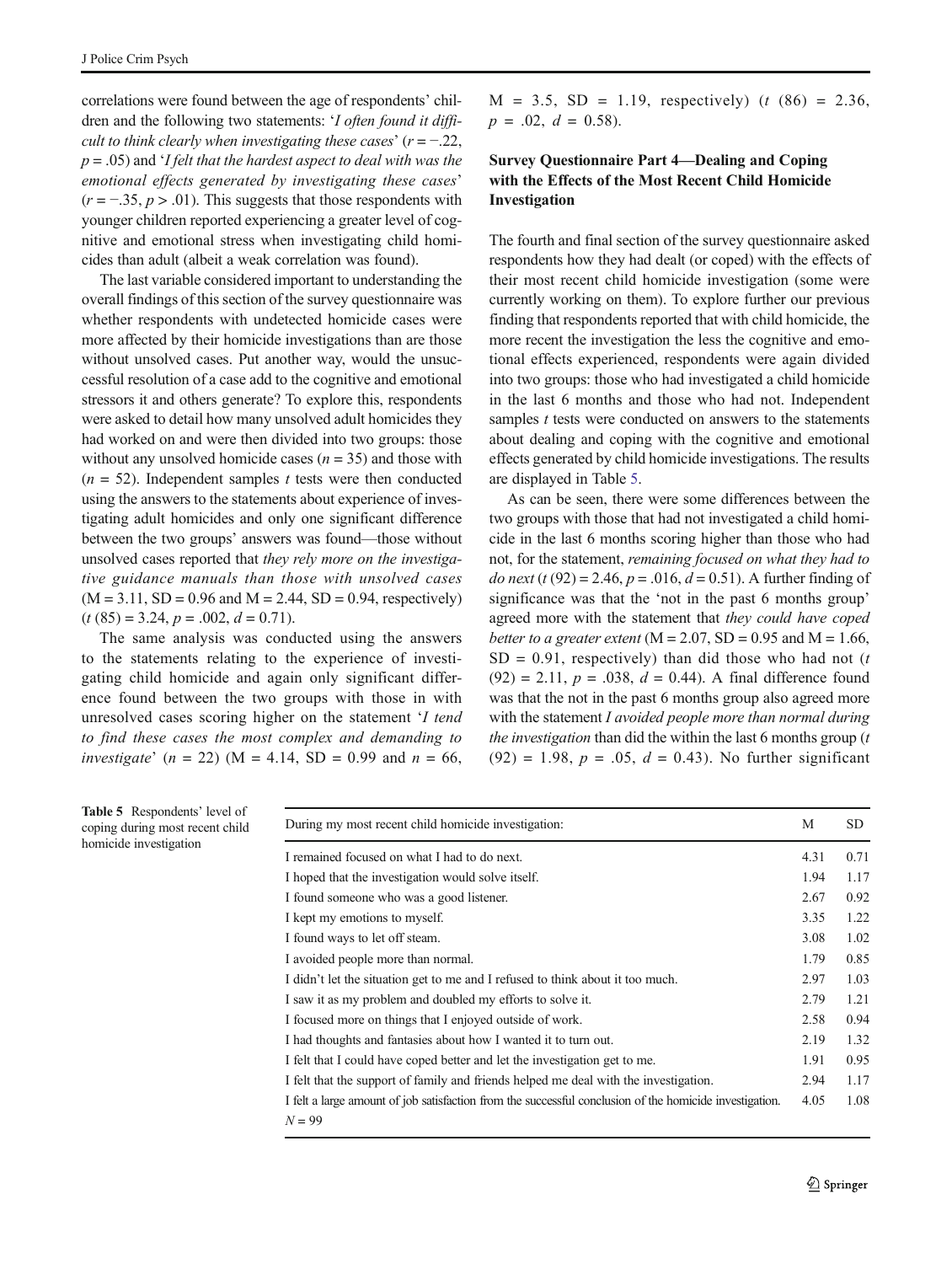<span id="page-10-0"></span>differences were found between the two groups, suggesting that whether respondents' most recent child homicide investigation was in the last 6 months or longer did not appear to influence how they dealt with the effects of investigating a child homicide.

Having earlier identified that respondents of SIO rank reported feeling the stress effects of investigating child homicide greater than did their less senior counterparts, it was considered important to explore whether they dealt differently with these. Independent sample  $t$  tests were conducted using the SIO and non-SIO grouping and their responses to the state-ments in the "[Results](#page-5-0)" section (listing coping strategies that might have been adopted in their most recent child homicide investigation). A difference was found in their response to 'I saw it as my problem and doubled my efforts to solve it', where those in the SIO group indicated that it had more effect on them than the non-SIO group did  $(M = 3.17, SD = 1.04$  and  $M = 2.42$ , SD = 1.15, respectively) (t (86) = 2.97, p = .004,  $d = 0.68$ .

Lastly, the question whether of levels of investigative experience had any influence on respondents' coping strategies when investigating child homicides was explored. Pearson's correlational analysis was conducted with the number of child homicides each respondent had investigated and the questions listed in Table [5.](#page-9-0) A significant weak positive correlation  $r = .24$  was found between the number of child homicides investigated and respondents' responses to the statement 'I hoped that the investigation would solve itself' ( $p = .05$ ), with a further significant weak negative correlation found  $(r = -0.28)$  for 'I found someone who was a good listener'  $(p = .05)$ . More experienced officers reported being less likely to seek out somebody to talk with during an investigation than did their less experienced counterparts. This is further supported by finding a positive weak correlation  $(r = .270)$  found for child homicide investigation experience and 'I kept my emotions to myself' ( $p = .05$ )). No further significant correlations were found for this section on strategies to deal with the effects of child homicide investigation, according to levels of investigative experience.

## Discussion

The present study, although admittedly only exploratory in nature, does provide evidence to support the idea that police investigators experience different cognitive and emotional stressors and effects when investigating child homicide compared with that of an adult homicide. The findings have implications for better understanding how police homicide investigators make decisions and for the practical implications concerning the cognitive and emotional well-being of investigators.

#### Investigative Decision-Making in Child Homicide

As stated, much of the extant research on investigative decision-making relates to cognitive bias in homicide investigations but does not discriminate between child and adult homicides (e.g. Rossmo [2009](#page-12-0); Ask and Granhag [2007;](#page-12-0) Stelfox and Pease [2005](#page-12-0)). The principal finding of this study that discernible differences exist between the cognitive and emotional stressors experienced in child homicide investigations and those in adult homicides suggests that this needs to be acknowledged when looking at how and when investigators make key decisions (e.g. Fahsing and Ask [2013;](#page-12-0) Wright [2013\)](#page-12-0). Further research is needed to explore whether any common psychological frame used by investigators in adult homicides is the same as that used in child homicide investigations and if not, how this might affect subsequent decision-making process?

The findings of the present research highlight several common ways by which investigators deal with the cognitive and emotional stressors and effects from investigating child homicide (e.g. support of colleagues), but the surface is merely scratched here. Further research is needed to illuminate specifically how investigators cope with the effects of such heartbreaking investigations both 'positively' (e.g. sport and physical exercise and sharing thoughts with loved ones) and 'negatively' (e.g. having trouble sleeping or drinking more than usual). Again, areas we are exploring in one-to-one interviews in a sister paper.

One possible outcome of this research might be the development of a bespoke self-report questionnaire for homicide investigators to complete both during and after an investigation (e.g. 6 months later) to help them to self-assess the effects of an investigation is having and has had on them. It is common, however, for investigators to be involved continuously with homicide investigations without a sufficient break in time with which to reflect. Further research is needed to explore how investigators deal any possible cumulative effects.

#### Practical Implications for Police Homicide Investigators

The findings of this study have several important practical implications for understanding how the cognitive and emotional stressors in child homicide investigation affect investigators in different ways and different levels of intensity compared to adult homicide investigations. These are summarised briefly below.

First, those who have not been involved in a child homicide investigation for more than 6 months reported the cognitive and emotional effects to be greater than those who had conducted more recent investigations. This is important as it suggests that a significant period of reflection is needed after the investigation has ended in order for investigators to realise the true extent of how their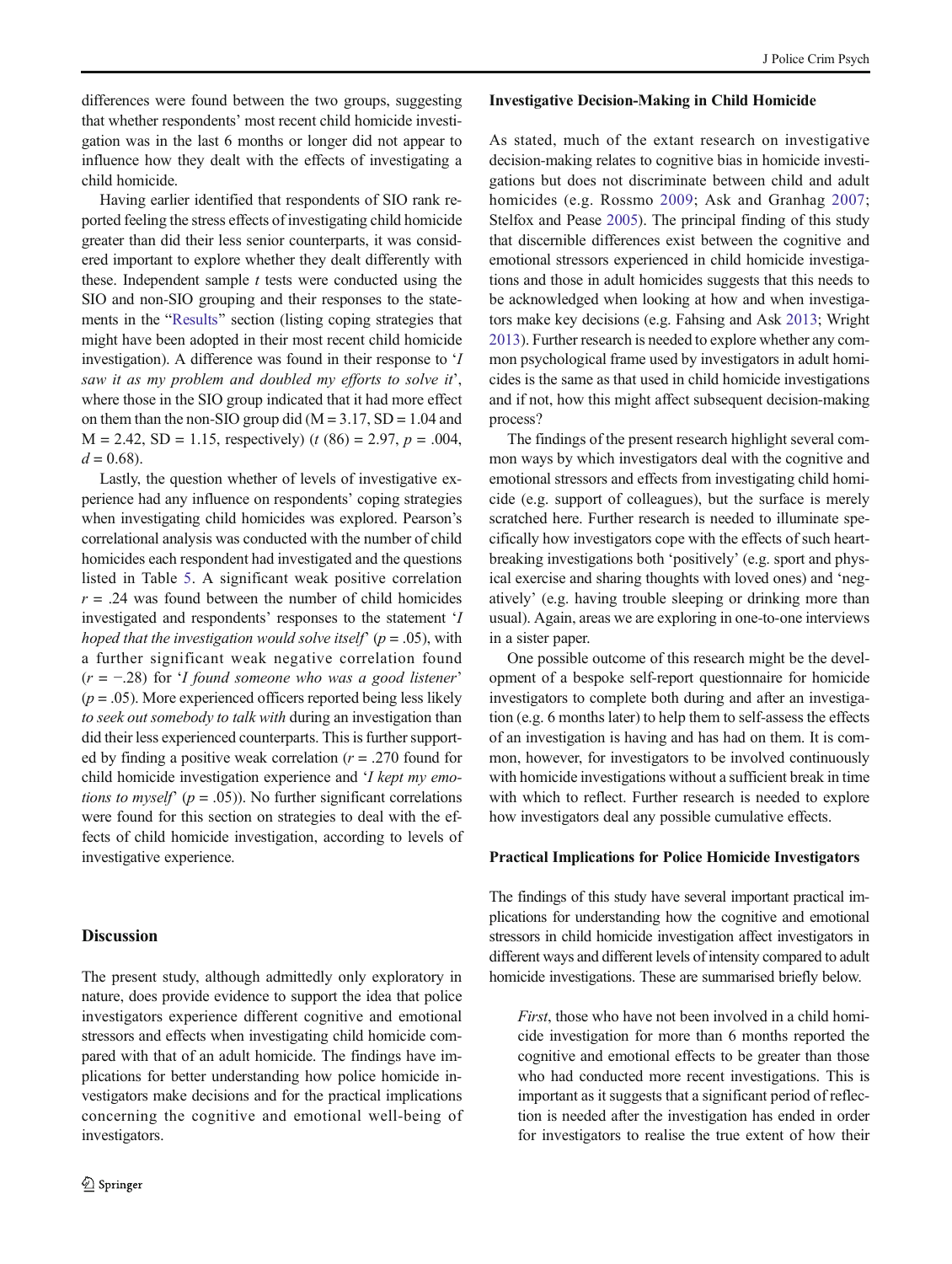investigations have affected them. It is likely that during a child homicide investigation, the need to resolve a case satisfactorily and as quickly as possible will perhaps mask (or delay) the true effect that such cases have on police investigators. Interestingly, this was not found to be the case with adult homicides, suggesting an important area of training for investigators of child homicide whereby they are made aware of the common investigative effects (including cognitive and emotional bias) associated with this type of investigation and when they are most likely to occur. In addition, this finding emphasises the necessity for investigators to be offered the opportunity for full discussion of the investigation 6 months after completion; by offering targeted support and discussions of how the investigator has been since the investigation ended will allow forces to deploy effective and meaningful support. Indeed, this is an avenue that we intend to explore by conducting semi-structured interviews with police homicide investigators, to identify how individual forces can better support those who have to deal with child homicide in the future.

Second, the present study has provided evidence that investigative experience does not seem to protect investigators against the effects of homicide investigation, whether the victim is an adult or a child, suggesting that de-sensitisation does not kick in for many. Indeed, we found little evidence that the length of police service provides little by way of protection against the stressors of child homicide investigation, as was found to be the case in studies of stress in more mainstream policing roles (Violanti [1983;](#page-12-0) Patterson [1992\)](#page-12-0). We intend to explore this more in future interviews with police homicide investigators as the results of the present study suggest that those who have more child homicide experience tend to hope the investigation will solve itself and tend to internalise their emotions not seeking support from others; this presents implications for those who may be the dedicated well-experienced child homicide investigator.

Third, respondents reported that they tended to use the investigative guidance manuals more when investigating the death of a child than that of an adult. This is probably best explained by a combination of the perceived complexity and the relative rareness of child homicide in comparison with adult homicide. This does offer some justification for the existing ACPO guide specifically for investigating suspicious child deaths, but that there is a need for further and additional guidance for police investigators in this area which includes what the likely cognitive and emotional investigative effects and common stressors are and how investigators might recognise and deal with them.

Fourth, as those investigators with children (particularly young ones) reported being most affected by child homicide investigation, it suggests as much as they might try, work-life separation is difficult in these circumstances, making them particularly vulnerable to the emotional effects of such investigations. This is an important practical implication that has the potential to adjust the ways in which investigators are deployed.

The present study like all research has limitations that must be acknowledged. Firstly, 99 respondents may seem too small a sample size, but the truth is that it is impossible to say how many detectives in England and Wales have experience of investigating both adult and child homicide. The Council of Chief Officers, Suspicious Child Death Investigation Group, e-mailed a link to our survey questionnaire to their members on our behalf. Police investigators from 30 of the 43 (70%) Police Forces in England and Wales responded to the survey, adding support to the claim that the findings were representative to a satisfactory degree. Second, it was decided that the present study would not look for differences according to gender and so respondent gender was not asked for, which with hindsight might have been a mistake, whether, for example, female investigators deal or cope differently with the investigative effects than do their male counterparts. Judging, however, from the names in the e-mail addresses left by those prepared to take part in a second stage of the study, no more than 10% of respondents were female. We intend to target a number of female investigators for interviewing in stage two.

In sum, the present study suggests that police homicide investigators do experience different cognitive and emotional effects (in both type and intensity) when investigating child as opposed to adult homicides. It is acknowledged that this is merely a starting point. Further research is needed which explores how investigators identify and deal with these effects (both commonly and individually), which can be expanded to other professionals involved with the suspicious death of a child, such as paediatricians, child protection professionals, pathologists and Scenes of Crimes Officers (SOCO's). Further research must continue to explore how investigative decisions are made in such difficult and stressful circumstances if we are to give those good enough to do it as much self-protection as possible.

Acknowledgments The writers would like to thank all those who responded to the survey and give special thanks to Detective Chief Inspector Ceri Hughes, from South Wales Police, for making this study possible.